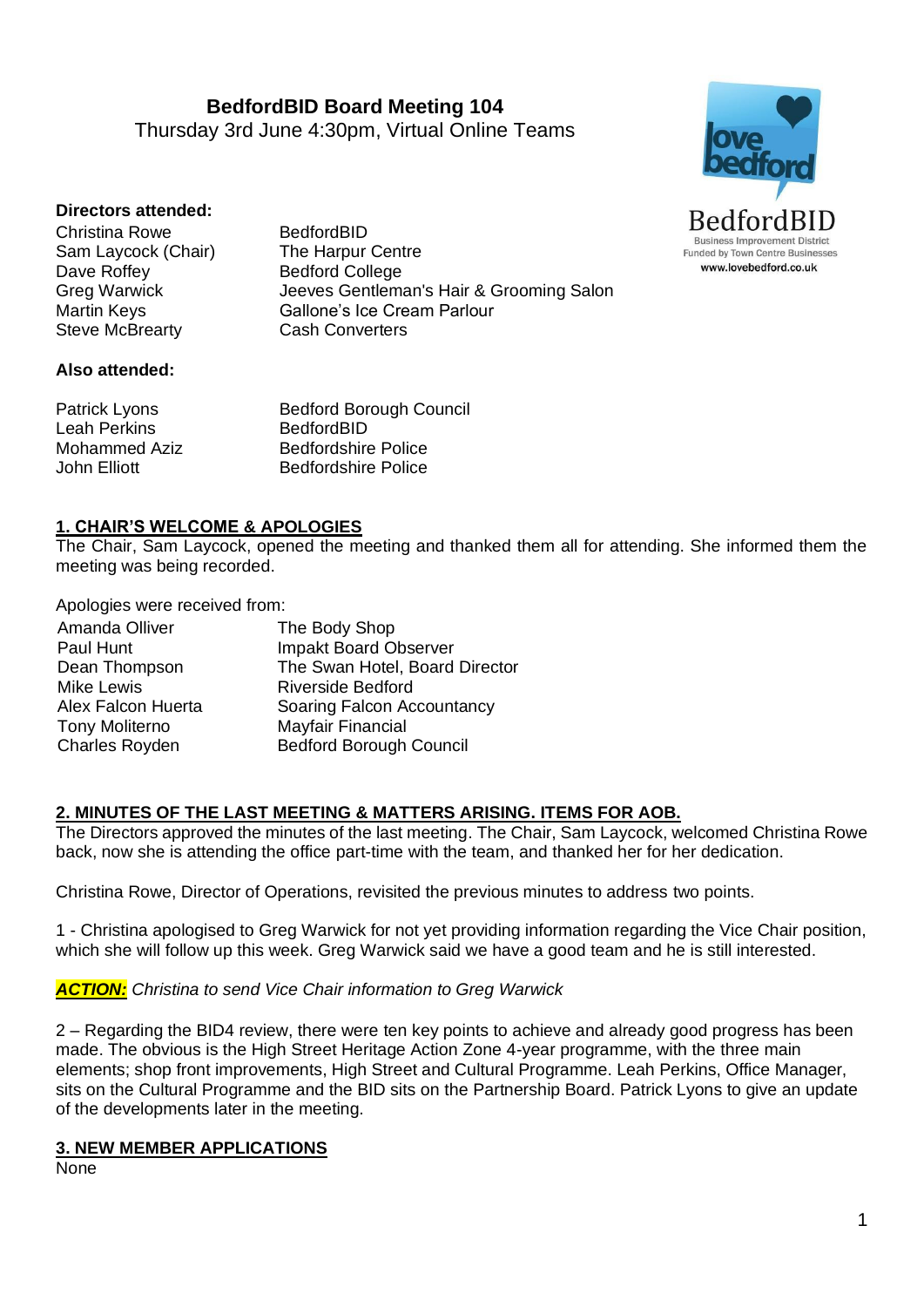## **4. DIRECTOR OF OPERATIONS UPDATE** - **Affiliate Membership / Voluntary Contributions. Discussion and agreement**

Christina Rowe, Director of Operations, gave her update. She started with the annual review and showed the hard copy and said there is also a link on the website. She explained there is the anticipated revenue for BID levies this financial year and we are awaiting confirmation for when the first instalment will be paid and BID levy invoices sent out.

The Directors in the meeting confirmed they have not yet received a levy invoice.

Christina made the following further updates. There are 46 new businesses in town. The marketing for 21st June will include reinstating a dedicated social media resource by someone with a business in the BID zone and an advocate for the town and excellent 'tone of voice' (At the time of the meeting this was going to be Charlie @ Fays but due to her work commitments we are now looking into alternative options she has recommended, with the similar characteristics of being experienced with social media from a business within the BID zone). Dream Digital will continue to provide expertise with the Love Bedford website. Christina has sent the Directors the job description if they have any views or additions. Once of the core aims is to create some Vox Pops as part of the Welcome Back Campaign for the 21<sup>st</sup> June. Due to budget restrictions, we can't afford to do videos like before with Yakety Yak.

Christina said we had an update from out night team who were on duty last weekend and she requested for an update from the police later in the meeting, regarding the expectations of police presence at weekends, as well as information regarding the Day of Action that was postponed.

Dan Field is back with us part-time primarily to do the BeBAC backlog with the expectation he will be working full-time and hopefully forging ahead with the Affiliate (now Voluntary Membership) to bolster the BeBAC scheme, with the current membership update in the documents sent to the Directors.

We are supporting the team with mental wellbeing as outline in the update and giving them the opportunity to seek advice if needed.

As a contingency for our finances, there are some key things we would like to be doing this year, one of which is the development of our website and CRM programme. New facilities and functionality will improve speed and the inclusion of an interactive map will provide added benefits. We have made an application for the website as well as an extension to the Christmas lights scheme on Mill Street, via the Town Centre Priority Fund. We hope to expect to hear news from those in the next few weeks and we will keep you posted.

Sam Laycock thanked Leah Perkins for her work so far.

Greg Warwick said hopefully the next meeting will be a real meeting so we can meet each other.

Dave Roffey said he works with Dream Digital are well known and used by the college.

Sam Laycock reiterated the need to update the website and increase traffic by linking it to real time social media updates.

Christina presented the WIP titled 'Affiliate Membership' paper now referenced as the 'Voluntary Contribution scheme'. Currently, we do not offer businesses outside the BID zone the opportunity to enjoy the benefits businesses in the BID zone receive. These are different times from when this idea was initially raised some years ago with an emphasis now on generating additional income to assist the longer-term financial prosperity of BedfordBID. The offer to businesses outside the BID zone will be specific and based on 1% of the business rates value, as the services they will get will be limited. The reason is to generate revenue so we can widen the services of the BID, particularly with regards to improving the service of BeBAC. It is becoming of particular interest to businesses and partners within the vicinity e.g. the BPHA. There is also going to be a new Town Centre Intervention Group with discussion about some of the individuals in the town causing disruption and by partners such as the BPHA using BeBAC, it will help to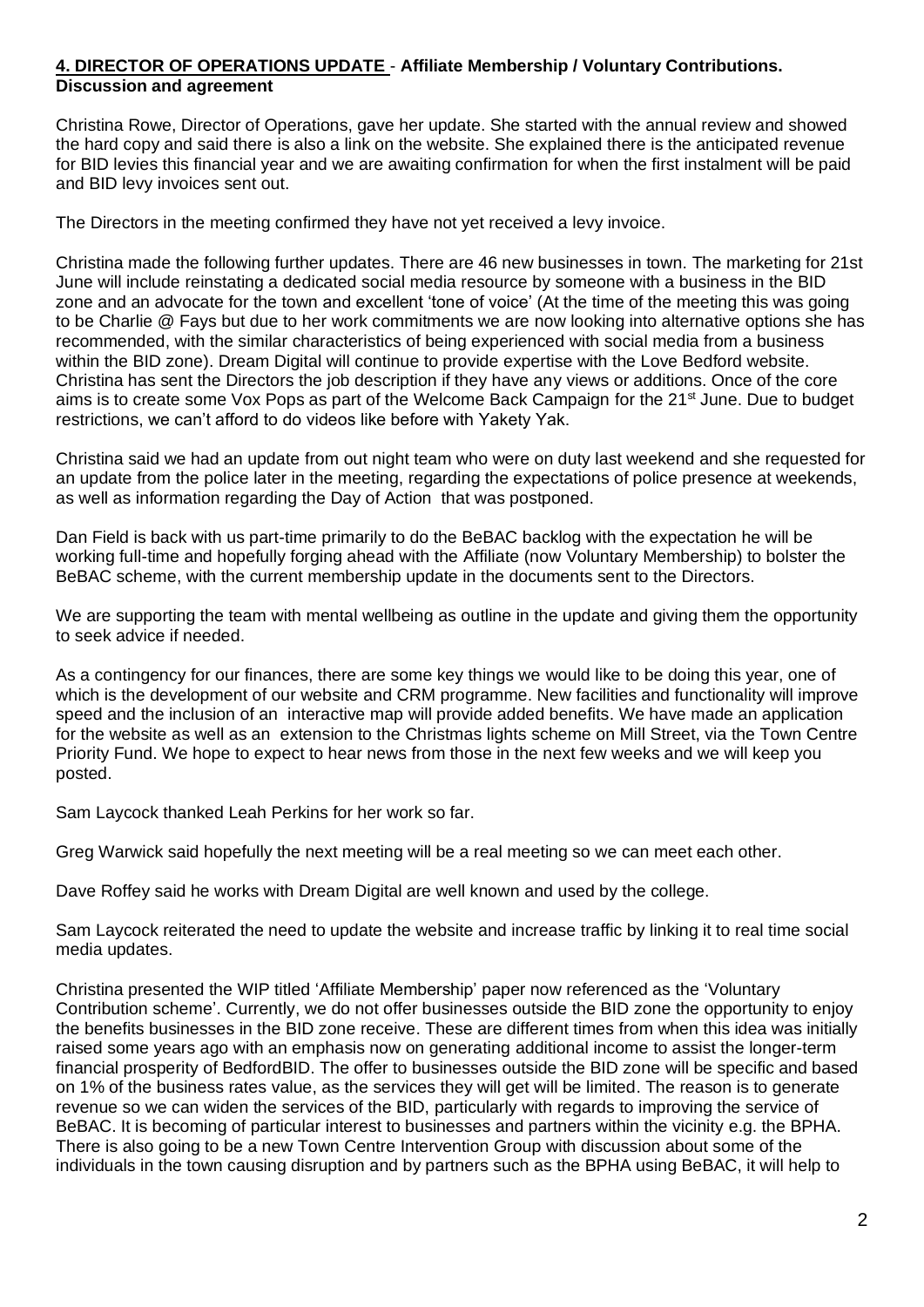demonstrate to others issues within the town and taking action against the key people involved for those who are not as inclined to embrace the services they are signposted to.

Sam Laycock said the BPHA have an interest in the safety of their teams with the people we are already dealing with and it will help with everyone putting on the history of where these individuals are. With the BIDs additional staff, we now have the man power to move it forward.

Martin Keys agreed this would be beneficial and to get hold of the reigns and start moving it forward.

Sam Laycock highlighted that we have had some people come to us about it already but we will get to the stage where we will talk to people who might have asked us two years ago.

Dave Roffey said he is in two minds. He thinks it is a good idea but worries we may alienate some of our key members. If we start promoting Brewpoint and take customers out of town, how will core BID night time economy members feel about that. He said we have had conversations about events out the town potentially taking shoppers away from the town centre.

Sam Laycock asked if anyone had any further thoughts. She said we could take each case individually, as how it is written we have leniency.

Christina thanked Dave and said it is important we make it clear that we only are interested in a partnership with any business that can provide a tangible benefit to our town centre businesses. Whether that's directly or indirectly. It will be up to the business concerned to come up with the idea rather than us. As long as we are clear there is an ultimate benefit to the town and businesses in the town, then it is worth considering.

Sam Laycock said for large businesses like BPHA it will be financially viable and well worth it. For other people, they either give us what we need and we look at it on a case-by-case basis.

Christina Rowe said the position we are in, it is our choice. If the Directors say no, then it is a no. It is important we demonstrate to all our stakeholders and partners that we are trying hard to generate additional revenue and we aren't relying on the core levies. If it means we have to decline some interest as we cannot put a tangible association, then we say no.

Dave Roffey said in principle he is for it, and if there can be a tangible link to a benefit to the town centre then he is even more for it. We just need to be aware and ready for some of those counter arguments to our members. In general, any event in Bedford is a benefit to Bedford. It's if we can link it to the town centre and those BID payers.

Sam Laycock said we have got to be mindful that we are one of the first BIDs that had gift vouchers straight away, we have gone online. There are lots of BIDs out there doing new income generators and we are keeping our ears to the ground. We might not have as many business rates coming in as the town centre evolves over the next few years. If we can start this now, it can grow and we can keep reviewing it.

Sam Laycock said Christina will be speaking to those Directors absent and if they approve, she will move forward with it. The Directors at the meeting agreed.

*ACTION: Christina to discuss Voluntary Contribution Scheme with all directors who could not attend the meeting.*

Greg Warwick suggested running our own business making use of the river. Sam said it is great seeing the John Bunyan boat back and the best we can do at the moment is keeping our ears out for any opportunities of funding.

# **5. TOWN CENTRE UPDATE**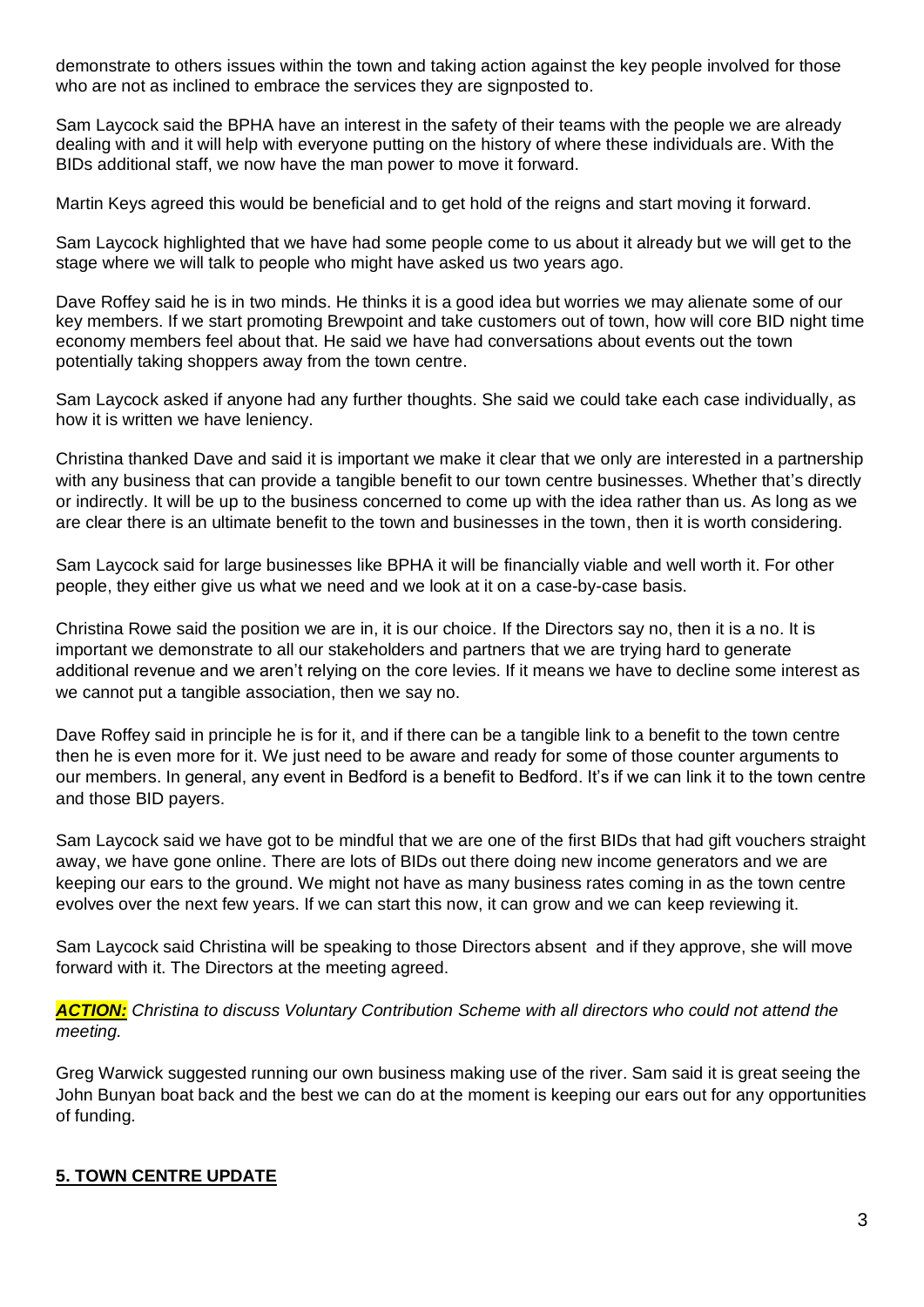Patrick Lyons, Acting Manager for Economic Growth and Development, Bedford Borough Council provided an overview of the town centre development works;

Town Investment Plan – We are still waiting on notification of what our town deal offer will be. We are still expecting a positive response. We had hoped we would hear by now but it is down to number 10 with how they release the news. It will probably be 12 months until we get the deal and see spades in the ground but we are expecting a good result. (At time of the meeting the £22.6m investment announcement had not yet been made, this is now clear and media release update circulated.)

High Street Works – These are still ongoing and Patrick showed some up-to-date images. High Street West, the crossing at Lurke Street is being installed and is nearing completion. Trial pits are being dug for trees to be implanted, completion is to be towards the end of this week. There are benches ready to be installed at Silver Street Square. The team have been liaising with police regarding the easing of restrictions with Euro 2021, to make sure everything goes swimmingly with the high street works.

High Street Heritage Action Zone (HSHAZ) - The £10,000 pilot project artwork on the bankside, The Vault, is now finished and there has been quite a good response and with some decent media coverage on it. In regards to the physical works on the High Street, this ramped up in October and we have been the putting framework into place and talking to landlords. The former Goldings building is moving well, we are doing a shop front replacement and a window repair there. This will be the first scheme to hopefully generate further interest. BBtea, 43 High Street is having a shop front replacement and a 1<sup>st</sup> floor conversion. The restaurant at 19-21 High Street is making progress with 1<sup>st</sup> and 2<sup>nd</sup> floor window repairs. The bazaar at 1a Lime Street is going to have a new shop front. On Silver Street Square, where Gelatos and Phone Bazaar are, we are looking to doing a shop front scheme. It is the perfect place for a plaza and outdoor seating, which is the vision.

There are conversations this and next week regarding investment in the Debenhams building. The consultants have been given the green light to make inroads with it and we aim to have some designs to attract further investment.

Sam Laycock said she and Patrick Lyons are having place making training for Stage 2 of this town progression. They are both being mentored by a lady with excellent experience in planning and architecture and who is involved in the East West rail.

Patrick Lyons confirmed the old M&S is going to be a B&M. The old BHS store is going to be a pop-up store.

Greg Warwick asked if Jeeves/Venus and Harrison & Simmonds, 80 High Street can be looked at for investment. Patrick said he would look into this and he explained that the grant is to bring shop fronts back to historical significance.

# *ACTION: Patrick to look into 80 High Street as a candidate for HSHAZ.*

Sam Laycock said everything is going in the direction of being experiences and what you cannot buy online. Geek Retreat is coming to the Harpur Centre where you can meet your friends and play computer games. The reason the franchise picked Bedford is because of it being safe.

Sam Laycock introduced the police representatives for an update.

Inspector Mohammed Aziz gave an overview of the year, which has been difficult and eventful which has created resilience and increased communication. There were challenges during the first lockdown, with confusion of guidance and information. There were a few protests in town against lockdown and Black Lives Matter which was policed sensibly and worked well. Infection rates dropped and then Bedford became a concern again as the rates jumped up high. The latest meeting on Wednesday showed the rates have since gone down. The biggest positive is the death rate is very low and those in hospital tend not to have had their vaccinations.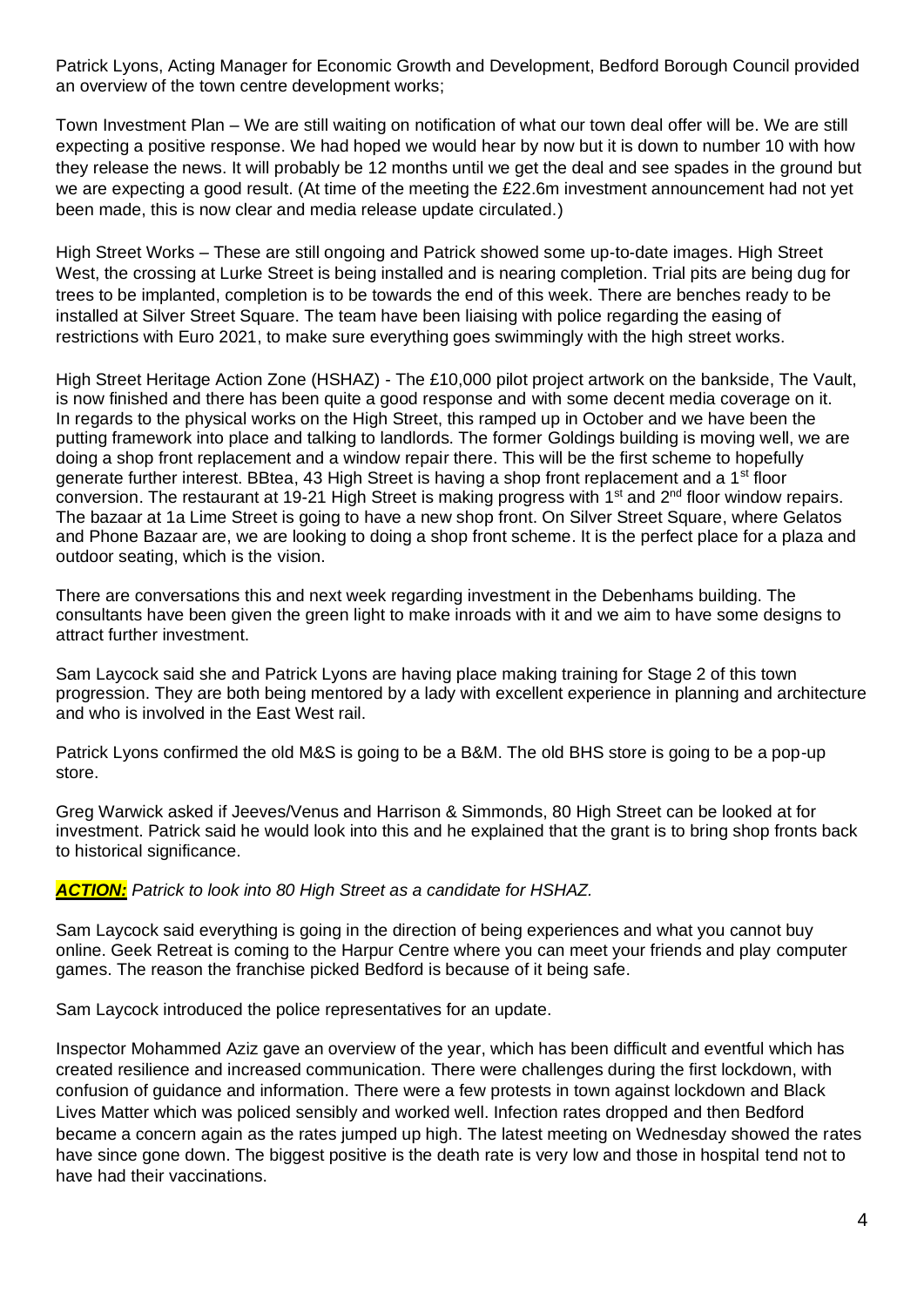The police were going to their new policing model which involved local policing teams to be part of the night time economy between 6-9pm and engage with the businesses. If there are known or vulnerable individuals, the police will engage with them using a joint up approach. The reality is some weekends there are not sufficient numbers but there will be some level of presence we didn't have before. We have John, Umar and Ian on the team who are fantastic and know the area. They are trying to utilise more civil powers through CPOs and CBOs and there has been an increase in them. This is not suitable for everyone and we are working with multi-agencies, which is a priority. The Mercure will or have stopped housing people, which has been a massive success for helping homeless people and giving them support with the LA and agencies in one place. It is one of our largest call for services but the short-term pain will bring a long-term gain. There are proposals for a long-term housing location over the river in Cauldwell Street in the coming months.

Mohammed Aziz is working with the organiser of an event, Jamaica Day, which will bring people into the town centre but with the correct measures in place on Harpur Square.

He said Luton get support from the LA and partners to add resources and the town deserves at least one more PC or PCSO.

Sam Laycock said it would be good to have evidence for the funding and they can look into it.

Christina Rowe explained the BID funded 2 PCSOs in the past and she would be happy to resurrect discussions about how it worked specifically shift presence and police being onsite/called away.

Mohammed was very keen and asked Christina to share the previous agreement and information with him.

*ACTION: Christina to send previous information regarding the BID funding a PCSO to Mohammed Aziz*

Greg Warwick asked they were recruiting Special Constables. Mohammed Aziz said yes but it does not solve the problem. It is difficult for them to commit as volunteers but what they do offer is appreciated.

PC John Elliott explained that the action day was unfortunately cancelled due to being operational and, on that day, they were pulled away to deal with a big incident. This day is going to be replanned and BedfordBID will be involved.

Mohammed Aziz asked for all the email addresses and key contacts to get to know them better.

Sam Laycock would love to do this and said they sit on the Community Safety Partnership and work closely with Sarah Stevens. She is happy for one of the Harpur Centre security to assist and share information regarding hotspots and individuals. The issues from before are starting to creep back in again and information that could indicate more organised crime behind the begging in town. It shows how much we have to work together on this.

Sam Laycock praised the work of the police officer Ian Bevis-Mott over the years. We need to motivate and thank them.

Mohammed Aziz said this would be a great idea and they celebrated the three PCSOs at the beginning of lockdown and presented a scroll from the Chief Constable. If. That came from the public it would mean ten times more. If you want to link in with John to do that with Ian, that would be brilliant.

Sam Laycock suggested to do this after the day of action.

Mohammed Aziz said despite some of the negative feedback, they are a lot more present on social media. If people are doing wrong, they need to be highlighted, without giving names. This needs support from people in the group.